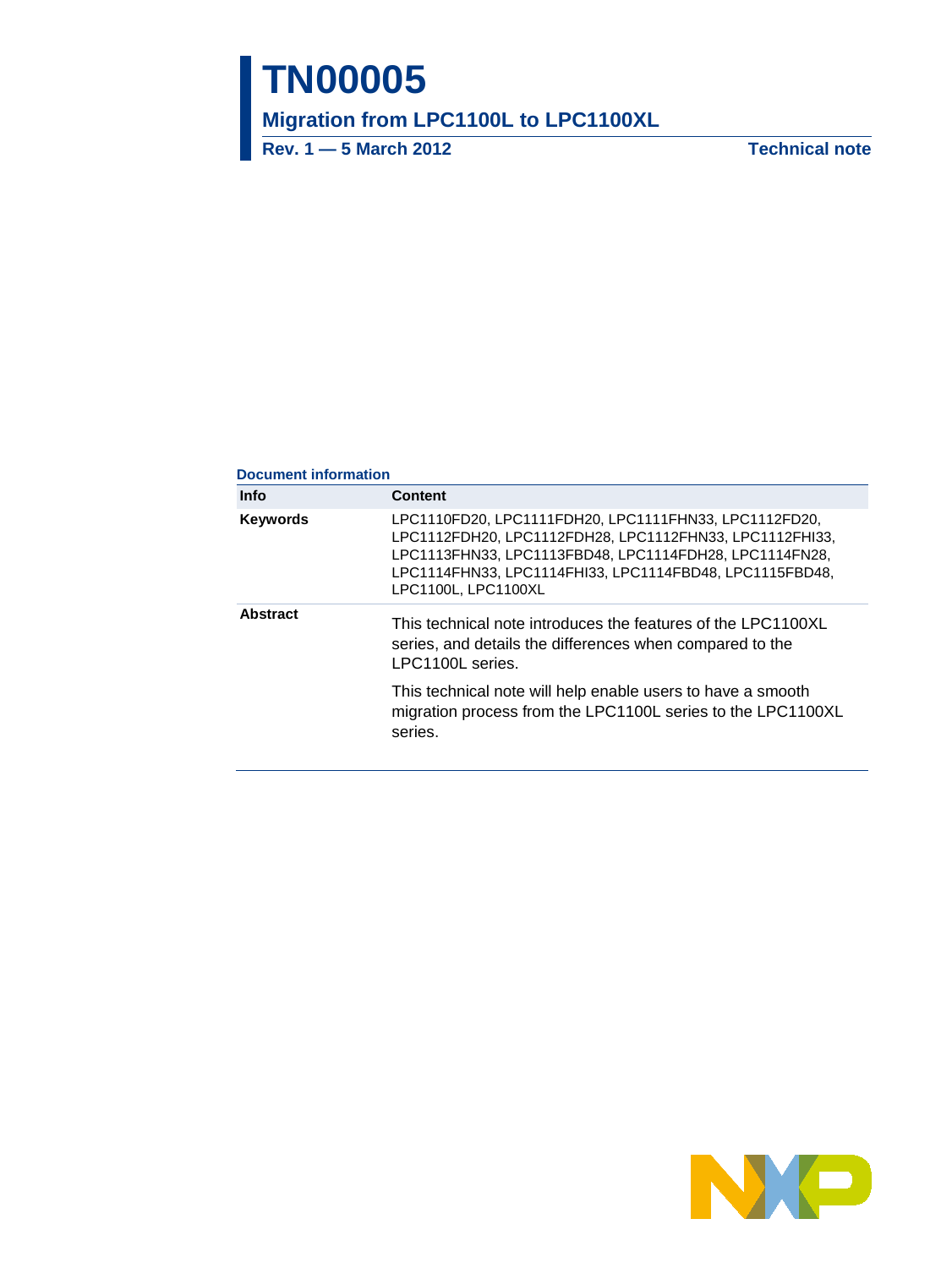#### **Revision history**

| <b>Rev</b> | <b>Date</b> | Description<br>Deadl |
|------------|-------------|----------------------|
| и          | 20120305    | version.<br>Initial  |

## **Contact information**

For more information, please visit: [http://www.nxp.com](http://www.nxp.com/)

For sales office addresses, please send an email to: [salesaddresses@nxp.com](mailto:salesaddresses@nxp.com)

TN00005 All information provided in this document is subject to legal disclaimers. © NXP B.V. 2012. All rights reserved.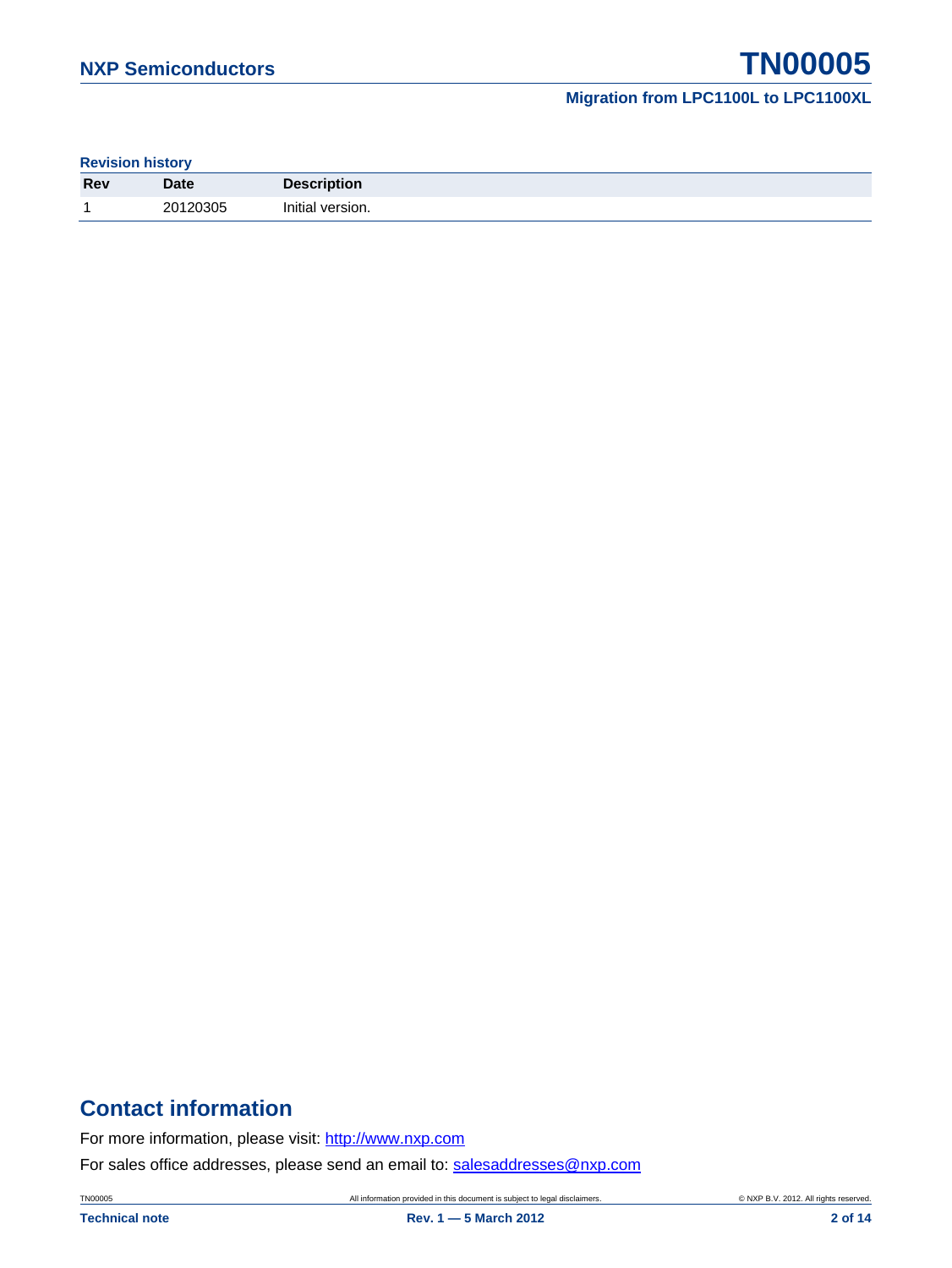## <span id="page-2-0"></span>**1. Introduction**

The LPC111x/LPC11Cxx are an ARM Cortex-M0 based, low-cost 32-bit MCU family, designed for 8/16-bit microcontroller applications, offering performance, low power, simple instruction set and memory addressing together with reduced code size compared to existing 8/16-bit architectures.

The LPC111x/LPC11Cxx operate at CPU frequencies of up to 50 MHz. The peripheral complement of the LPC111x/LPC11Cxx includes up to 32 kB of flash memory, up to 8 kB of data memory, one C\_CAN controller (LPC11Cxx), one Fast-mode Plus  $l^2C$ -bus interface, one RS-485/EIA-485 UART, up to two SPI interfaces with SSP features, four general purpose timers, a 10-bit ADC, and up to 42 general purpose I/O pins.

On-chip C\_CAN drivers and flash In-System Programming tools via C\_CAN are included on the LPC11Cxx. In addition, parts LPC11C2x are equipped with an on-chip CAN transceiver.

The LPC111x/LPC11Cxx consists of the following family series:

- LPC1100 series
- LPC1100L series
- LPC1100XL series
- LPC11C00 series
- LPC11D14 series

This technical note introduces the important features of the LPC1100XL series, and focuses on providing key differences which users must be aware of in order to have a smooth migration process from the LPC1100L series to the LPC1100XL series.

The user software on the LPC1100L series is fully portable to the LPC1100XL series if the part IDs and/or the Device ID register are not used in the LPC1100L user software.

The various topics covered in this application note are as follows:

- Flash memory size
- Flash sector configuration
- 16-bit and 32-bit timer peripherals
- Pin configuration
- Device identification register
- Part identification numbers
- Non-Maskable Interrupt (NMI)
- Power consumption
- Summary

## <span id="page-2-1"></span>**2. Flash memory size**

For the LPC1100L series, the maximum on-chip flash memory size available is 32 kB. For the LPC1100XL series, the maximum on-chip flash memory size available is 64 kB.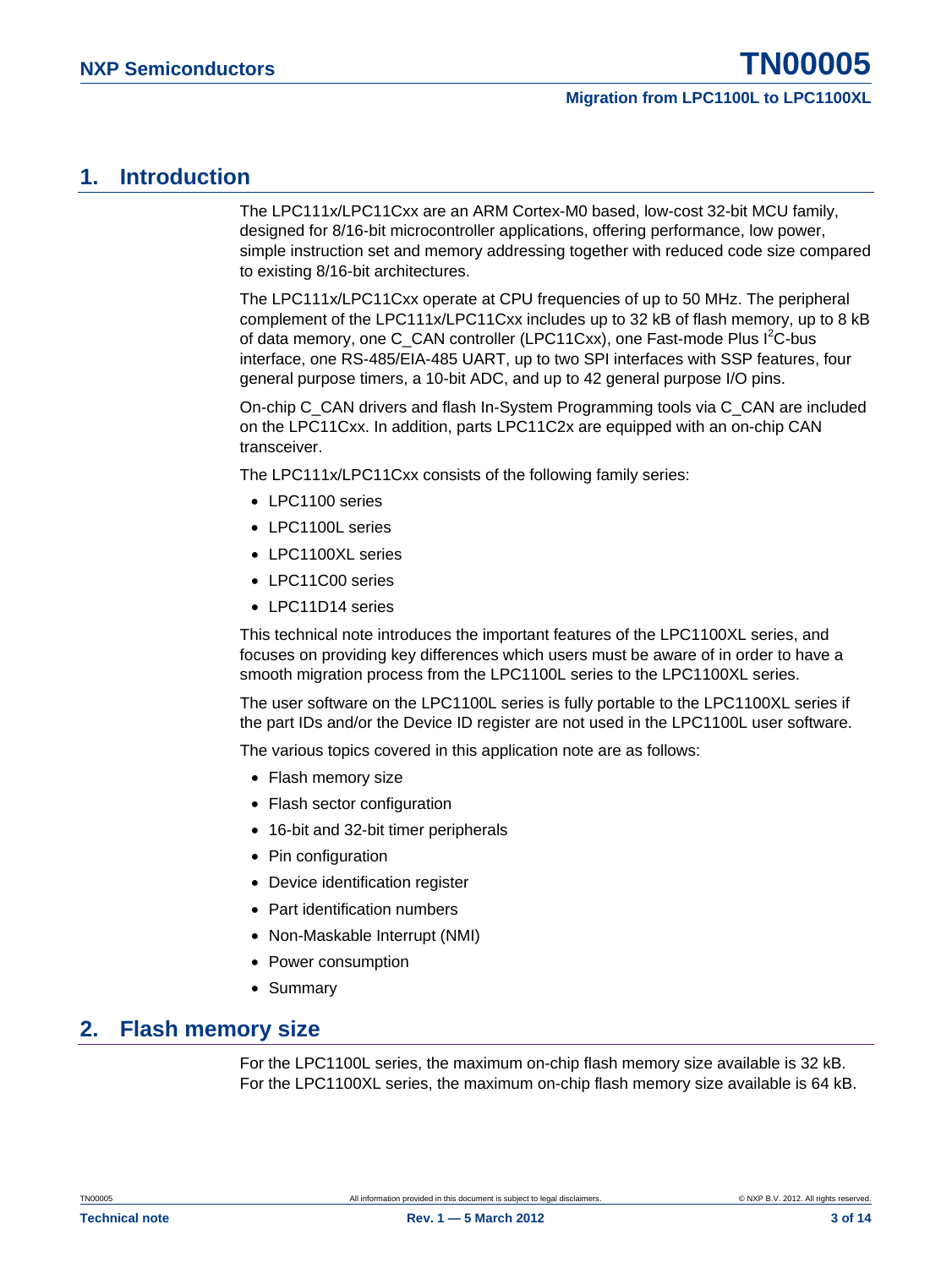## <span id="page-3-1"></span>**3. Flash sector configuration**

For the LPC1100L series, the on-chip flash memory consists of sectors where each sector size is 4 kB. Please see [Fig 1:](#page-3-0)

| Sector<br>number size | [KB] | Sector Address range      |
|-----------------------|------|---------------------------|
| 0                     | 4    | 0x0000 0000 - 0x0000 OFFF |
| 1                     | 4    | 0x0000 1000 - 0x0000 1FFF |
| 2                     | 4    | 0x0000 2000 - 0x0000 2FFF |
| 3                     | 4    | 0x0000 3000 - 0x0000 3FFF |
| 4                     | 4    | 0x0000 4000 - 0x0000 4FFF |
| 5                     | 4    | 0x0000 5000 - 0x0000 5FFF |
| 6                     | 4    | 0x0000 6000 - 0x0000 6FFF |
|                       | 4    | 0x0000 7000 - 0x0000 7FFF |

#### <span id="page-3-0"></span>**Fig 1. LPC1100L flash sector configuration**

The LPC100L series provides IAP erase operations only on a sector basis and the minimum erase size available is 4 kB. The IAP erase sector command code 52 (decimal) can be used to erase a sector or multiple sectors of the on-chip flash memory. Please see the LPC11xx/LPC11Cxx user manual for further details.

For the LPC1100XL series, the on-chip flash memory consists of sectors where each sector size is 4 kB, and each sector consists of 16 pages. Each page is 256 bytes. Please see [Fig 2:](#page-4-0)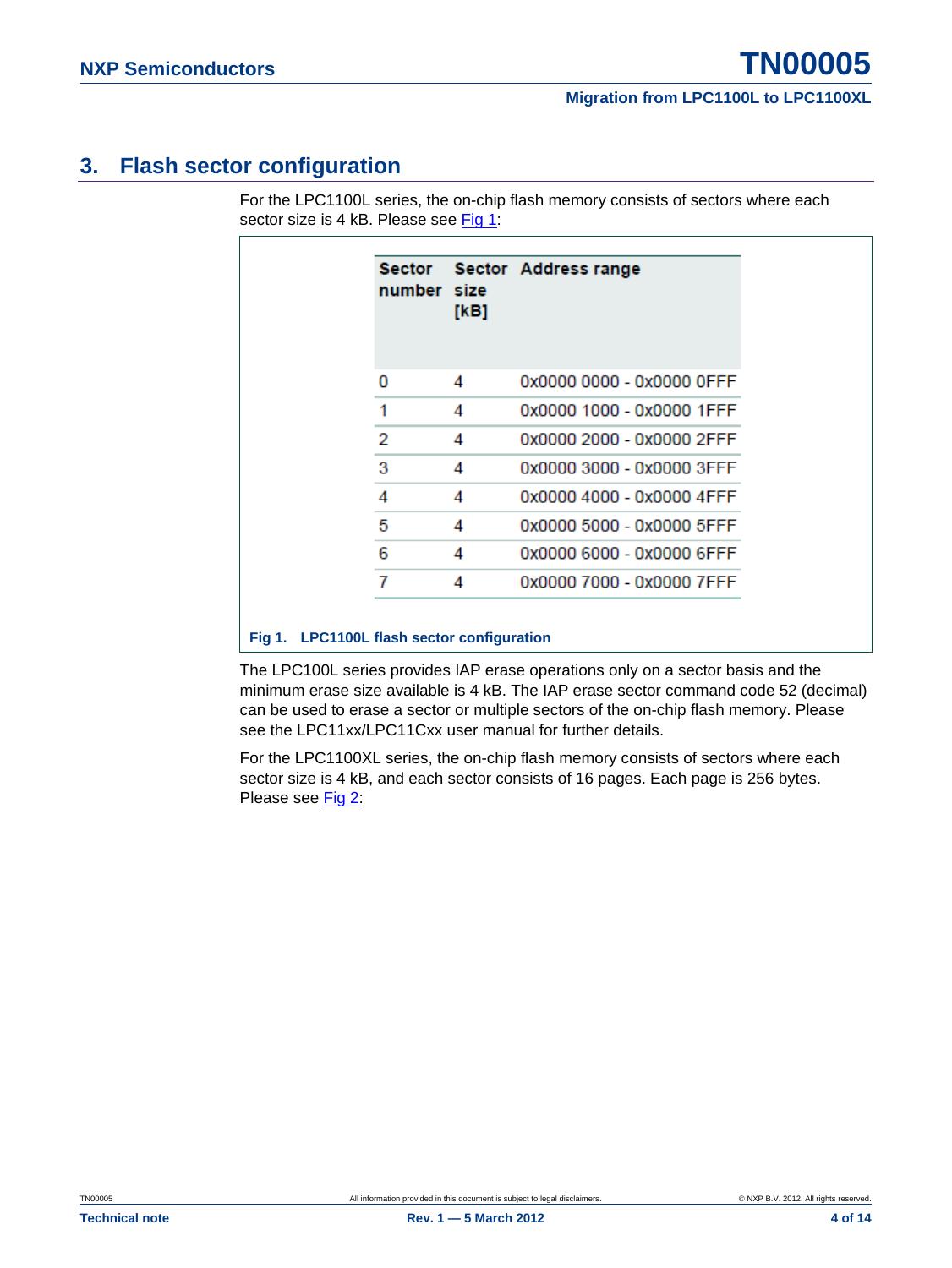| Sector<br>number | <b>Sector</b><br>size<br>[KB] | Page<br>number | <b>Address range</b>      |
|------------------|-------------------------------|----------------|---------------------------|
|                  |                               |                |                           |
| o                | 4                             | $0 - 15$       | 0x0000 0000 - 0x0000 0FFF |
| 1                | 4                             | $16 - 31$      | 0x0000 1000 - 0x0000 1FFF |
| 2                | 4                             | $32 - 47$      | 0x0000 2000 - 0x0000 2FFF |
| R.               | 4                             | $48 - 63$      | 0x0000 3000 - 0x0000 3FFF |
| 4                | 4                             | 64 - 79        | 0x0000 4000 - 0x0000 4FFF |
| 5                | 4                             | $80 - 95$      | 0x0000 5000 - 0x0000 5FFF |
| 6                | 4                             | $96 - 111$     | 0x0000 6000 - 0x0000 6FFF |
| 7                | 4                             | 112 - 127      | 0x0000 7000 - 0x0000 7FFF |
| я                | 4                             | 128 - 143      | 0x0000 8000 - 0x0000 8FFF |
| g                | 4                             | $144 - 159$    | 0x0000 9000 - 0x0000 9FFF |
| 10               | 4                             | 160 - 175      | 0x0000 A000 - 0x0000 AFFF |
| 11               | 4                             | 176 - 191      | 0x0000 B000 - 0x0000 BEEF |
| 12               | A                             | 192 - 207      | 0x0000 C000 - 0x0000 CEEE |
| 13               | 4                             | $208 - 223$    | 0x0000 D000 - 0x0000 DEEE |
| 14               | 4                             | 224 - 239      | 0x0000 E000 - 0x0000 EFFF |
| 15               | 4                             | $240 - 255$    | 0x0000 F000 - 0x0000 FFFF |

#### <span id="page-4-0"></span>**Fig 2. LPC1100XL flash sector configuration**

Compared to the LPC1100L series, the LPC1100XL series provides IAP erase operations on both sector and page basis. As a result, the minimum erase size available is 256 bytes on the LPC1100XL. The IAP erase page command code 59 (decimal) can be used to erase a page or multiple pages of the on-chip flash memory. Please see the LPC11xx/LPC11Cxx user manual for further details.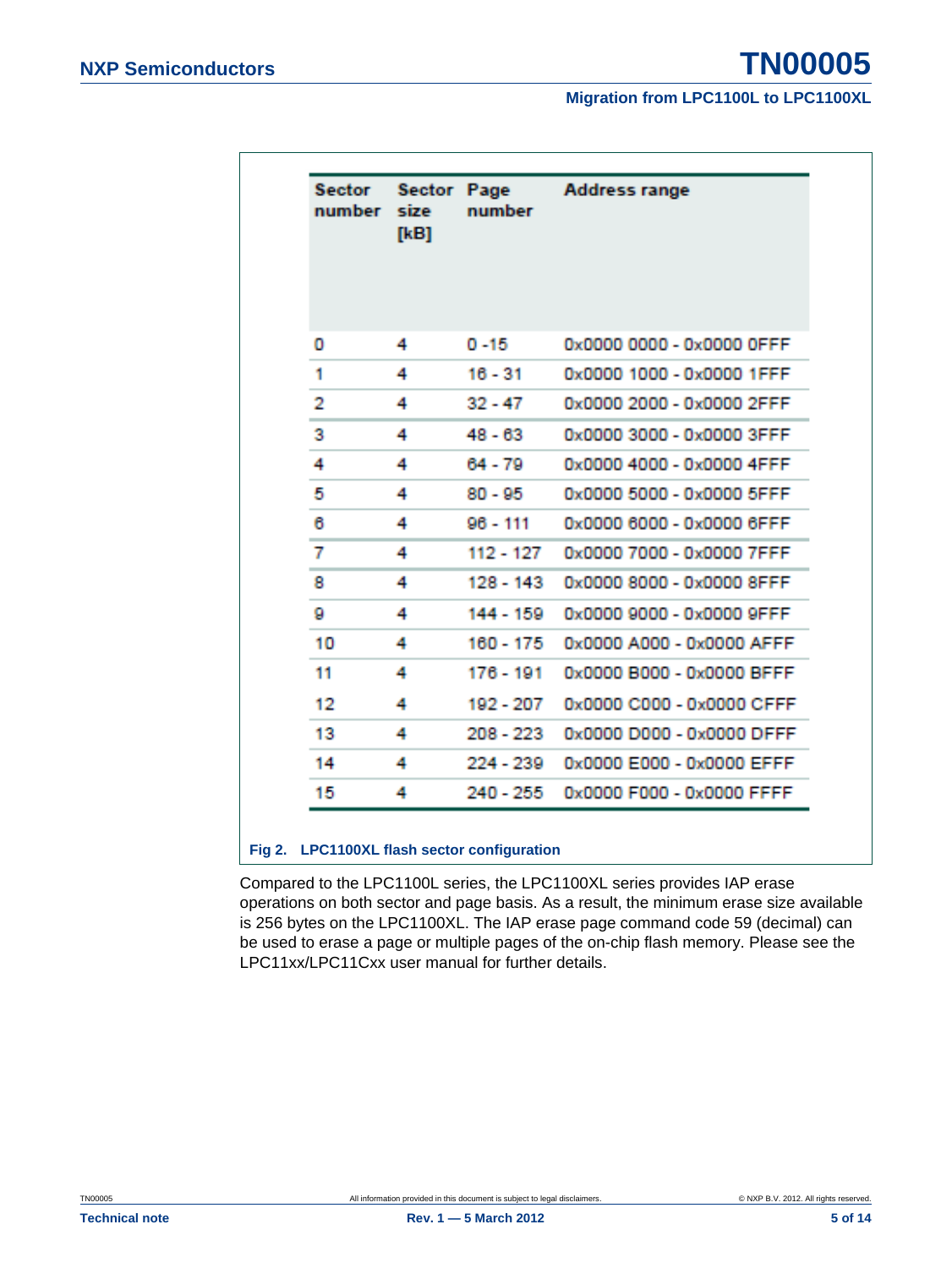## <span id="page-5-0"></span>**4. 16-bit and 32-bit timer peripherals**

Compared to the LPC1100L, the LPC1100XL series provides the following additional features on the 16-bit Timer 0/1 and 32-bit Timer 0/1 peripherals:

- 1. One additional capture input signal for each timer:
	- − CT16B0\_CAP1
	- − CT16B1\_CAP1
	- − CT32B0\_CAP1
	- − CT32B1\_CAP1

Please see [Fig 3](#page-6-0) for the signal location.

2. Capture-clear function for easy pulse-width measurement.

This feature allows for a designated edge on a particular CAP input to reset the timer to all zeros. Using this mechanism to clear the timer on the leading edge of an input pulse and performing a capture on the trailing edge permits direct pulse-width measurement using a single capture input without the need to perform a subtraction operation in software.

Bits 7:4 of the Counter Control Register are used to enable and configure the capture clears-timer feature. Please see the LPC11xx/LPC11Cxx User Manual for further details.

## <span id="page-5-1"></span>**5. Pin configuration**

The LPC1100XL series is fully pin to pin compatible with the LPC1100L series. Compared to the LPC1100L series, the LPC1100XL series multiplexes the following signals on additional general purpose port pins.

- SCK1 Serial clock for SPI1
- MISO1 Master In Slave Out for SPI1
- MOSI1 Master Out Slave In for SPI1
- SSEL1 Slave Select for SPI1
- RXD Receiver input for UART
- TXD Transmitter output for UART
- CT16B0 CAP0 Capture input 0 for 16-bit timer 0
- CT16B0 MAT0 Match output 0 for 16-bit timer 0
- CT16B0 MAT1 Match output 1 for 16-bit timer 0
- CT16B0 MAT2 Match output 2 for 16-bit timer 0
- CT16B1 MAT1 Match output 1 for 16-bit timer 1
- CT32B0 CAP0 Capture input 0 for 32-bit timer 0
- CT32B0 MAT0 Match output 0 for 32-bit timer 0
- CT32B0 MAT1 Match output 1 for 32-bit timer 0
- CT32B0 MAT2 Match output 2 for 32-bit timer 0
- CT32B0 MAT3 Match output 3 for 32-bit timer 0

[Fig 3](#page-6-0) and [Fig 4](#page-7-0) highlights the location of these functions on the LPC1100XL series.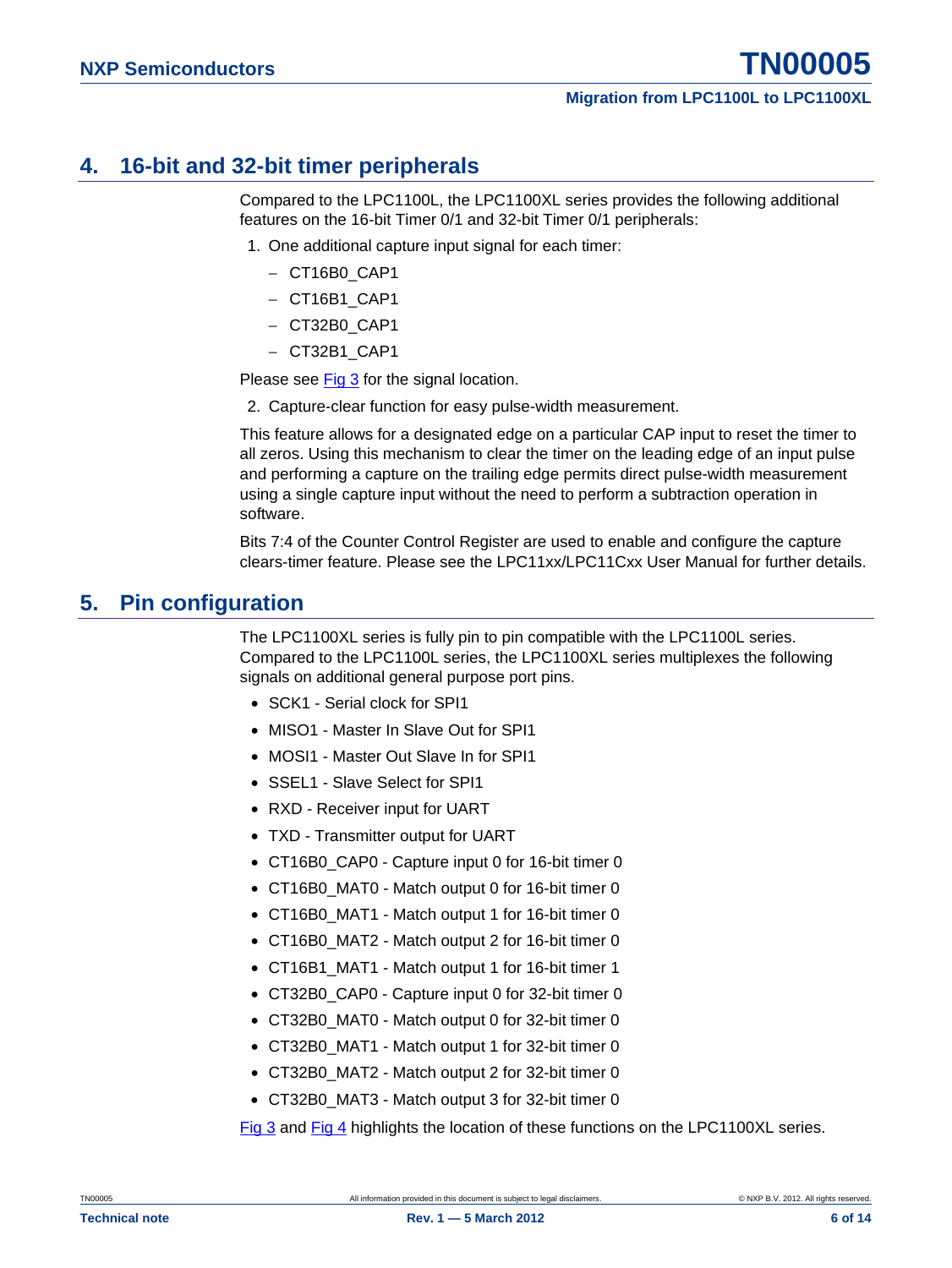<span id="page-6-0"></span>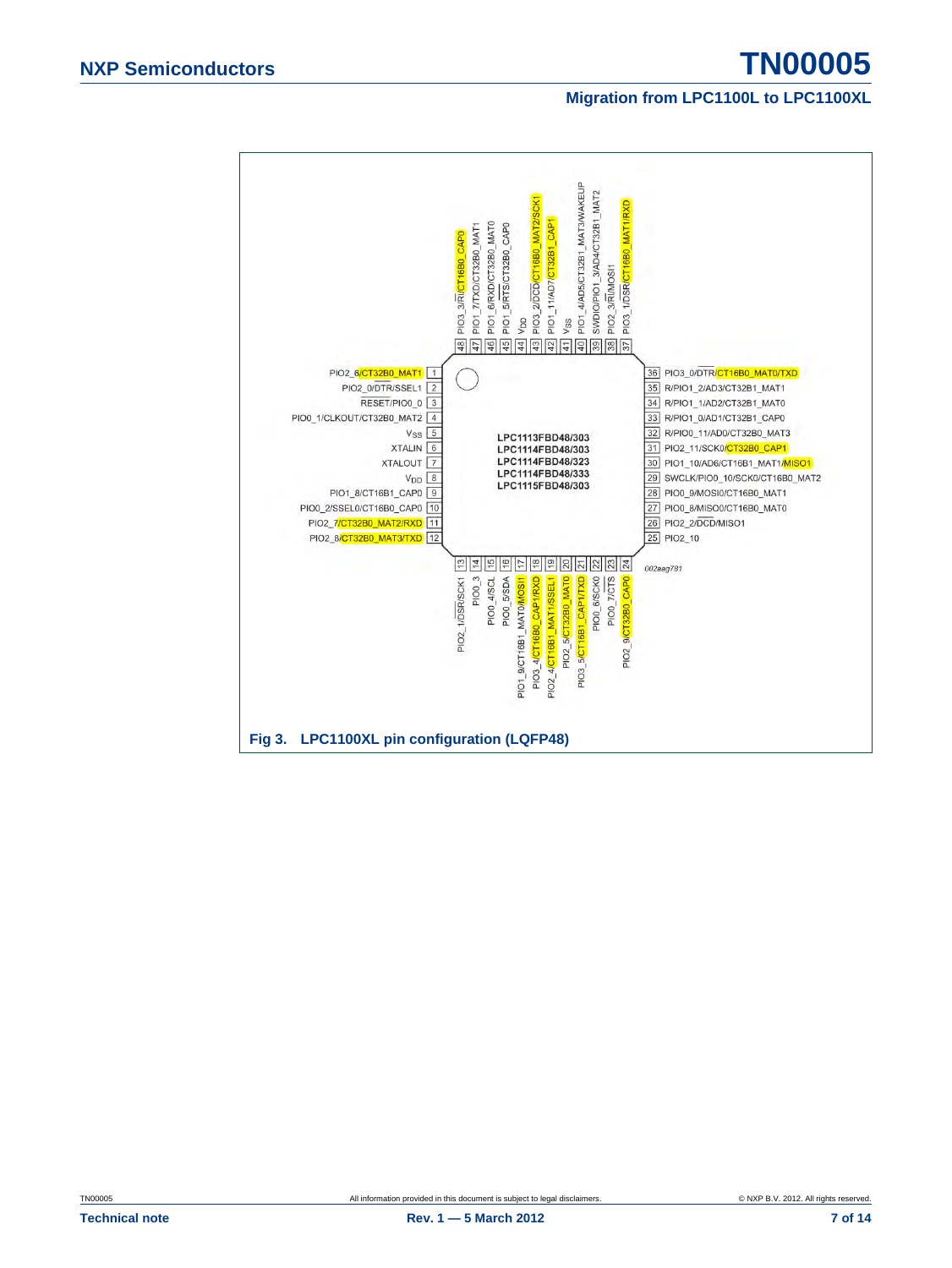

## <span id="page-7-1"></span>**6. Device identification register**

<span id="page-7-0"></span>On the LPC1100L series, the device identification register which is available in the SYSCON block (address 0x400483F4) is a read-only register and contains the part identification numbers for the parts.

On the LPC1100XL series, the device identification register is not supported. The part identification numbers for the parts can only be read using the IAP Read Part Identification command or the ISP Read Part Identification command. Please see the LPC11xx/LPC11Cxx user manual for further details.

## <span id="page-7-2"></span>**7. Part Identification numbers**

The part ID numbers for the LPC1100XL parts have different part ID numbers compared to the LPC1100L parts.

As mentioned above, the part IDs for the LPC1100XL parts can only be read using the IAP Read Part Identification command or the ISP Read Part Identification command. Please see the LPC11xx/LPC11Cxx user manual for further details.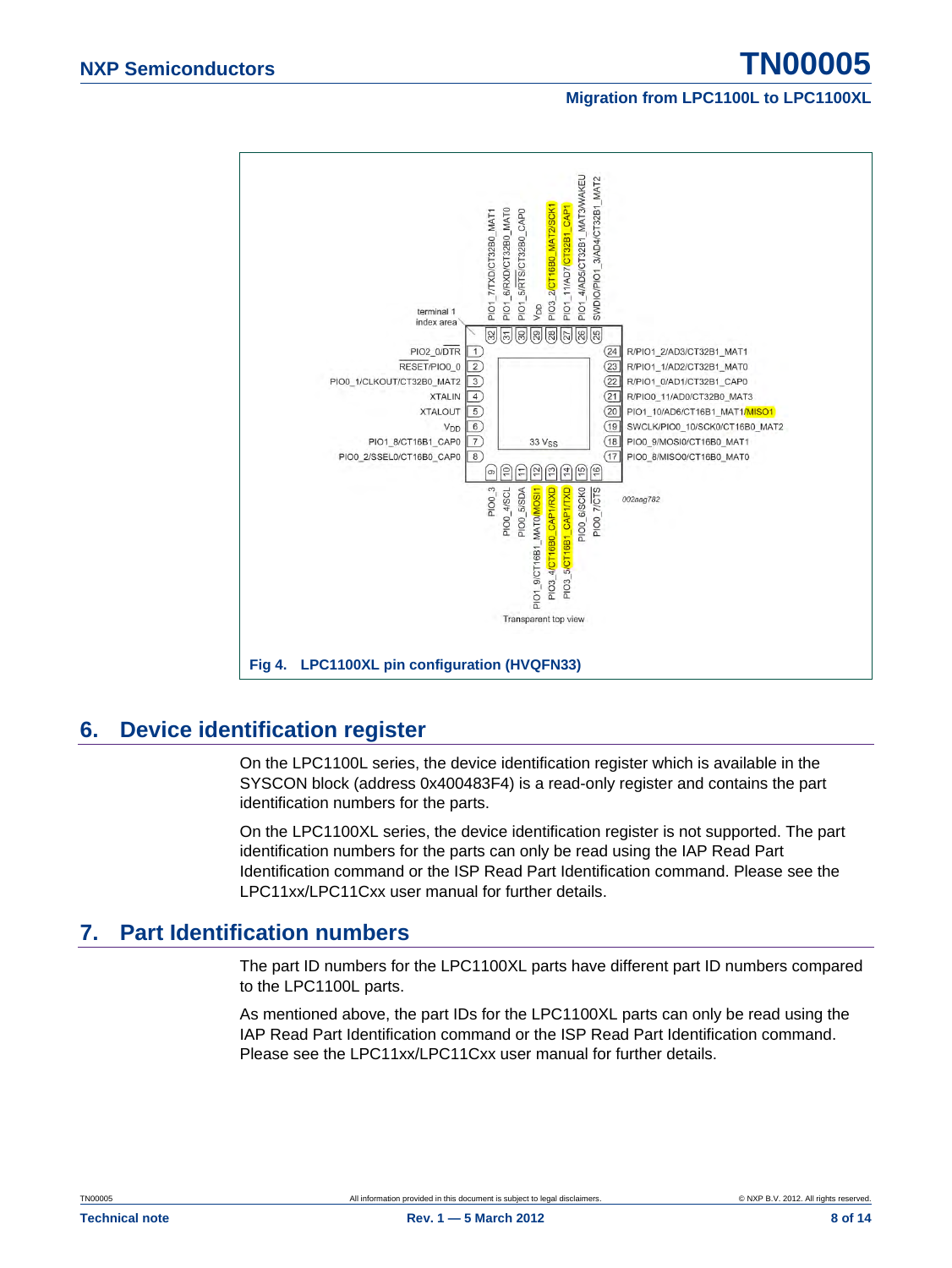## <span id="page-8-0"></span>**8. Non-Maskable Interrupt (NMI)**

On the LPC1100XL series, a non-maskable interrupt source has been added where the peripheral interrupts can be selected as a source for the NMI interrupt of the ARM Cortex-M0. This is the highest priority exception other than reset and it cannot be masked or prevented from activation by any other exception.

This is enabled via the NMI source register (NMISRC, 0x40048174). Please see the LPC11xx/LPC11Cxx user manual for further details.

## <span id="page-8-1"></span>**9. Power consumption**

The LPC1100XL series has been designed to provide lower power consumption. Compared to the LPC1100L series (130 uA/MHz), the LPC1100XL series provides 110 uA/MHz (typical) in active mode, and in addition, the deep sleep current is typically 1.8 uA (2 uA on the LPC1100L).

Please see the LPC1100L and LPC1100XL datasheets for a detailed comparison on the power consumption numbers.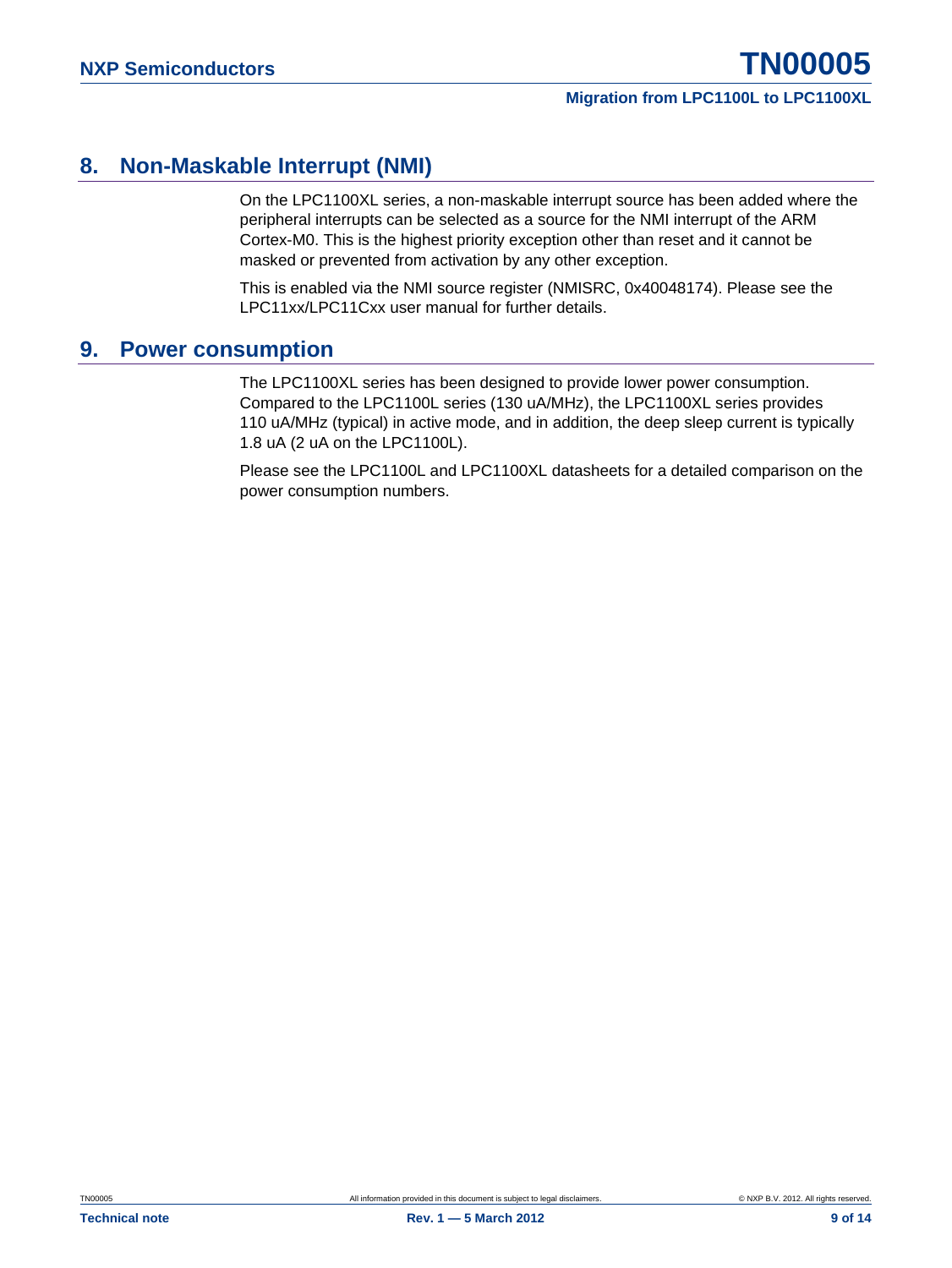## <span id="page-9-1"></span>**10. Summary**

The following table summarizes the differences between the LPC1100XL and LPC1100L series.

<span id="page-9-0"></span>

| <b>LPC1100XL and LPC1100L feature differences</b><br>Table 1.                               |                                            |  |  |
|---------------------------------------------------------------------------------------------|--------------------------------------------|--|--|
| <b>LPC1100XL</b>                                                                            | <b>LPC1100L</b>                            |  |  |
| 110 uA/MHz (typical) Power Consumption                                                      | 130 uA/MHz (typical) Power Consumption     |  |  |
| 110 uA/MHz (typical) Power Consumption                                                      | 130 uA/MHz (typical) Power Consumption     |  |  |
| 1.8 uA Deep Sleep Current (Typical)                                                         | 2.0 uA Deep Sleep Current (Typical)        |  |  |
| IAP Sector Erase (4 kB) and IAP Page Erase<br>(256 Bytes)                                   | IAP Sector Erase (4 kB)                    |  |  |
| 64 kB Flash Memory                                                                          | 32 kB Flash Memory                         |  |  |
| Non Maskable Interrupt                                                                      |                                            |  |  |
| One capture function added for each timer.                                                  |                                            |  |  |
| Capture-clear feature on the 16-bit and 32-bit<br>timers for easy pulse-width measurements. | ٠                                          |  |  |
| Timer, UART, and SSP functions pinned out on -<br>additional GPIO pins.                     |                                            |  |  |
|                                                                                             | Device ID Register                         |  |  |
| <b>Part Identification Numbers</b>                                                          | <b>Part Identification Numbers</b>         |  |  |
| (Please see the LPC11xx/LPC11 User Manual)                                                  | (Please see the LPC11xx/LPC11 User Manual) |  |  |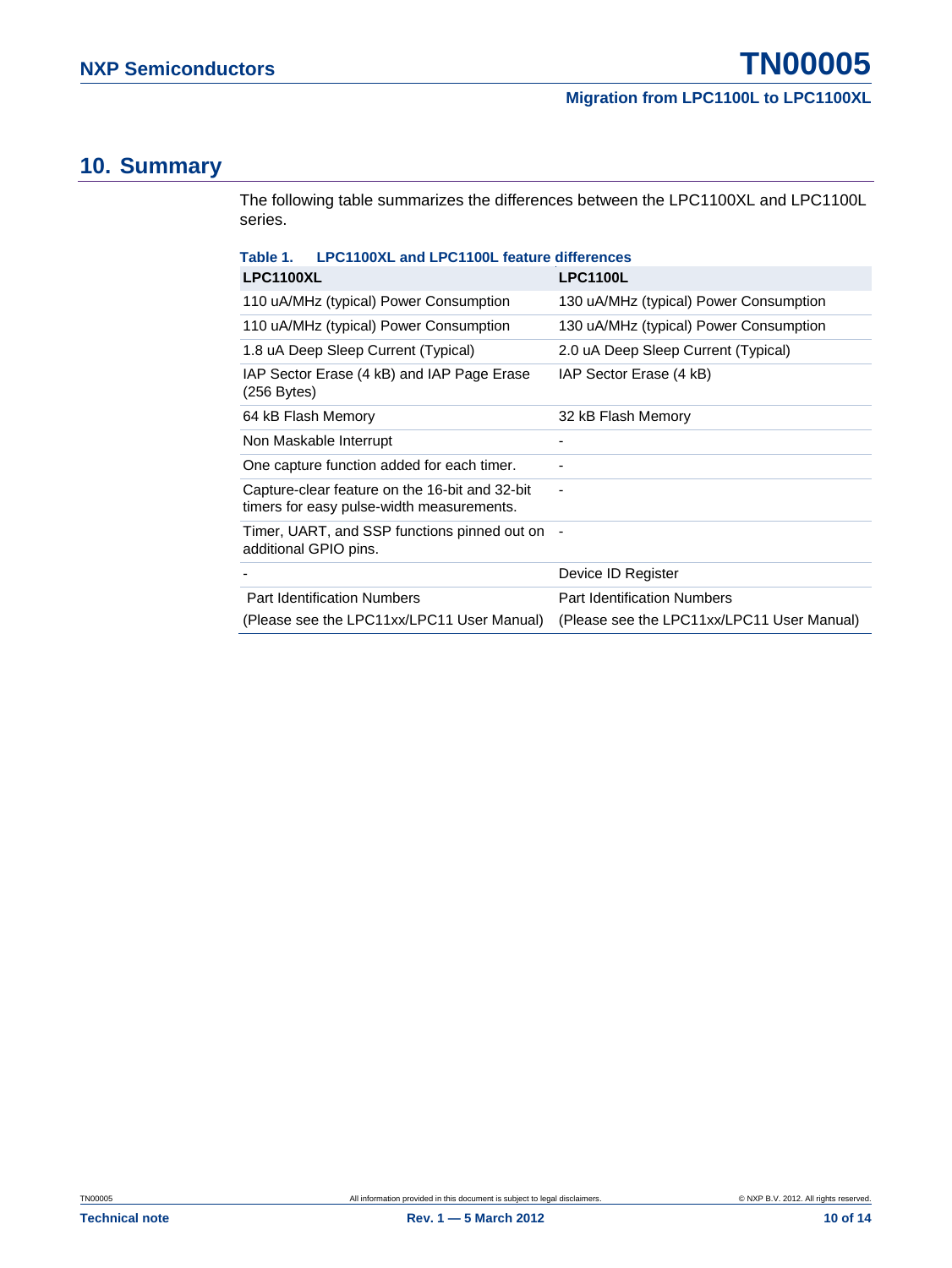## <span id="page-10-0"></span>**11. Legal information**

#### <span id="page-10-1"></span>**11.1 Definitions**

**Draft —** The document is a draft version only. The content is still under internal review and subject to formal approval, which may result in modifications or additions. NXP Semiconductors does not give any representations or warranties as to the accuracy or completeness of information included herein and shall have no liability for the consequences of use of such information.

## <span id="page-10-2"></span>**11.2 Disclaimers**

**Limited warranty and liability —** Information in this document is believed to be accurate and reliable. However, NXP Semiconductors does not give any representations or warranties, expressed or implied, as to the accuracy or completeness of such information and shall have no liability for the consequences of use of such information. NXP Semiconductors takes no responsibility for the content in this document if provided by an information source outside of NXP Semiconductors.

In no event shall NXP Semiconductors be liable for any indirect, incidental, punitive, special or consequential damages (including - without limitation lost profits, lost savings, business interruption, costs related to the removal or replacement of any products or rework charges) whether or not such damages are based on tort (including negligence), warranty, breach of contract or any other legal theory.

Notwithstanding any damages that customer might incur for any reason whatsoever, NXP Semiconductors' aggregate and cumulative liability towards customer for the products described herein shall be limited in accordance with the Terms and conditions of commercial sale of NXP **Semiconductors** 

**Right to make changes —** NXP Semiconductors reserves the right to make changes to information published in this document, including without limitation specifications and product descriptions, at any time and without notice. This document supersedes and replaces all information supplied prior to the publication hereof.

**Suitability for use —** NXP Semiconductors products are not designed, authorized or warranted to be suitable for use in life support, life-critical or safety-critical systems or equipment, nor in applications where failure or malfunction of an NXP Semiconductors product can reasonably be expected to result in personal injury, death or severe property or environmental damage. NXP Semiconductors and its suppliers accept no liability for inclusion and/or use of NXP Semiconductors products in such equipment or applications and therefore such inclusion and/or use is at the customer's own risk.

**Applications —** Applications that are described herein for any of these products are for illustrative purposes only. NXP Semiconductors makes no representation or warranty that such applications will be suitable for the specified use without further testing or modification.

Customers are responsible for the design and operation of their applications and products using NXP Semiconductors products, and NXP

Semiconductors accepts no liability for any assistance with applications or customer product design. It is customer's sole responsibility to determine whether the NXP Semiconductors product is suitable and fit for the customer's applications and products planned, as well as for the planned application and use of customer's third party customer(s). Customers should provide appropriate design and operating safeguards to minimize the risks associated with their applications and products.

NXP Semiconductors does not accept any liability related to any default, damage, costs or problem which is based on any weakness or default in the customer's applications or products, or the application or use by customer's third party customer(s). Customer is responsible for doing all necessary testing for the customer's applications and products using NXP Semiconductors products in order to avoid a default of the applications and the products or of the application or use by customer's third party customer(s). NXP does not accept any liability in this respect.

**Export control —** This document as well as the item(s) described herein may be subject to export control regulations. Export might require a prior authorization from competent authorities.

**Evaluation products —** This product is provided on an "as is" and "with all faults" basis for evaluation purposes only. NXP Semiconductors, its affiliates and their suppliers expressly disclaim all warranties, whether express, implied or statutory, including but not limited to the implied warranties of noninfringement, merchantability and fitness for a particular purpose. The entire risk as to the quality, or arising out of the use or performance, of this product remains with customer.

In no event shall NXP Semiconductors, its affiliates or their suppliers be liable to customer for any special, indirect, consequential, punitive or incidental damages (including without limitation damages for loss of business, business interruption, loss of use, loss of data or information, and the like) arising out the use of or inability to use the product, whether or not based on tort (including negligence), strict liability, breach of contract, breach of warranty or any other theory, even if advised of the possibility of such damages.

Notwithstanding any damages that customer might incur for any reason whatsoever (including without limitation, all damages referenced above and all direct or general damages), the entire liability of NXP Semiconductors, its affiliates and their suppliers and customer's exclusive remedy for all of the foregoing shall be limited to actual damages incurred by customer based on reasonable reliance up to the greater of the amount actually paid by customer for the product or five dollars (US\$5.00). The foregoing limitations, exclusions and disclaimers shall apply to the maximum extent permitted by applicable law, even if any remedy fails of its essential purpose.

## <span id="page-10-3"></span>**11.3 Trademarks**

Notice: All referenced brands, product names, service names and trademarks are property of their respective owners.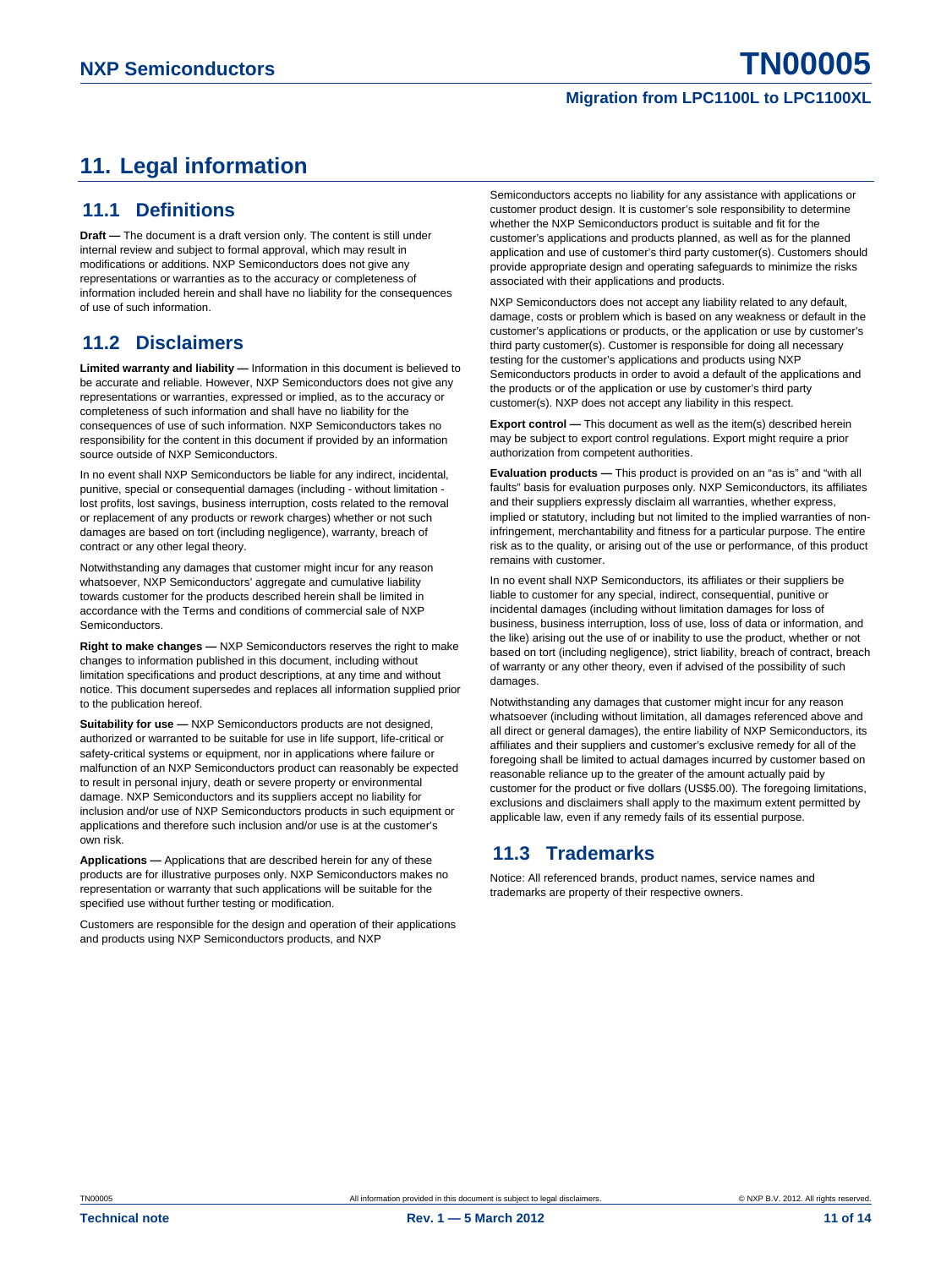## <span id="page-11-0"></span>**12. List of figures**

- Fig 1. [LPC1100L flash sector configuration](#page-3-0) ................ 4
- Fig 2. [LPC1100XL flash sector configuration.............. 5](#page-4-0)
- Fig 3. [LPC1100XL pin configuration \(LQFP48\)........... 7](#page-6-0)
- Fig 4. [LPC1100XL pin configuration \(HVQFN33\)........ 8](#page-7-0)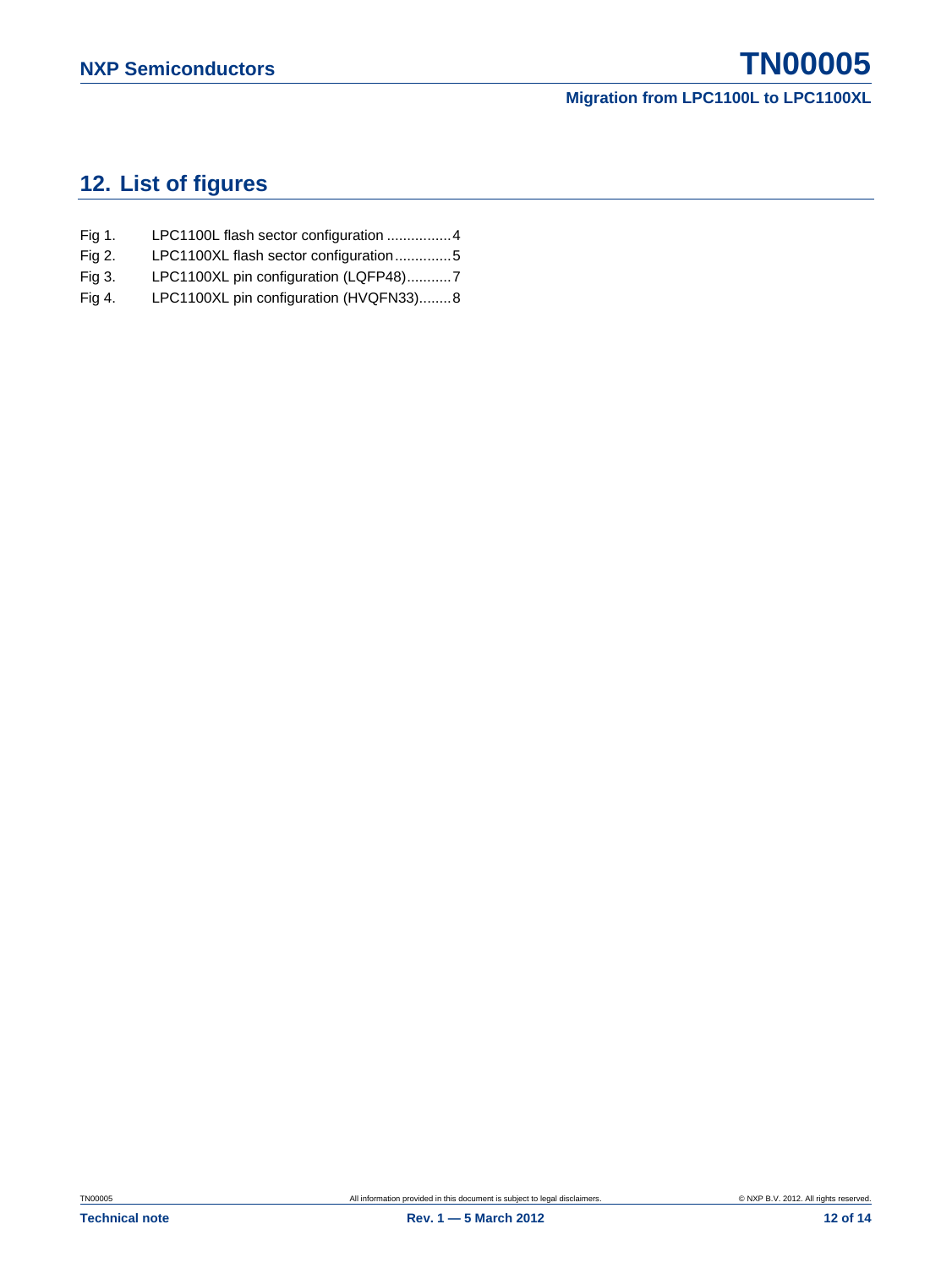## <span id="page-12-0"></span>**13. List of tables**

Table 1. [LPC1100XL and LPC1100L feature differences](#page-9-0) [........................................................................10](#page-9-0)